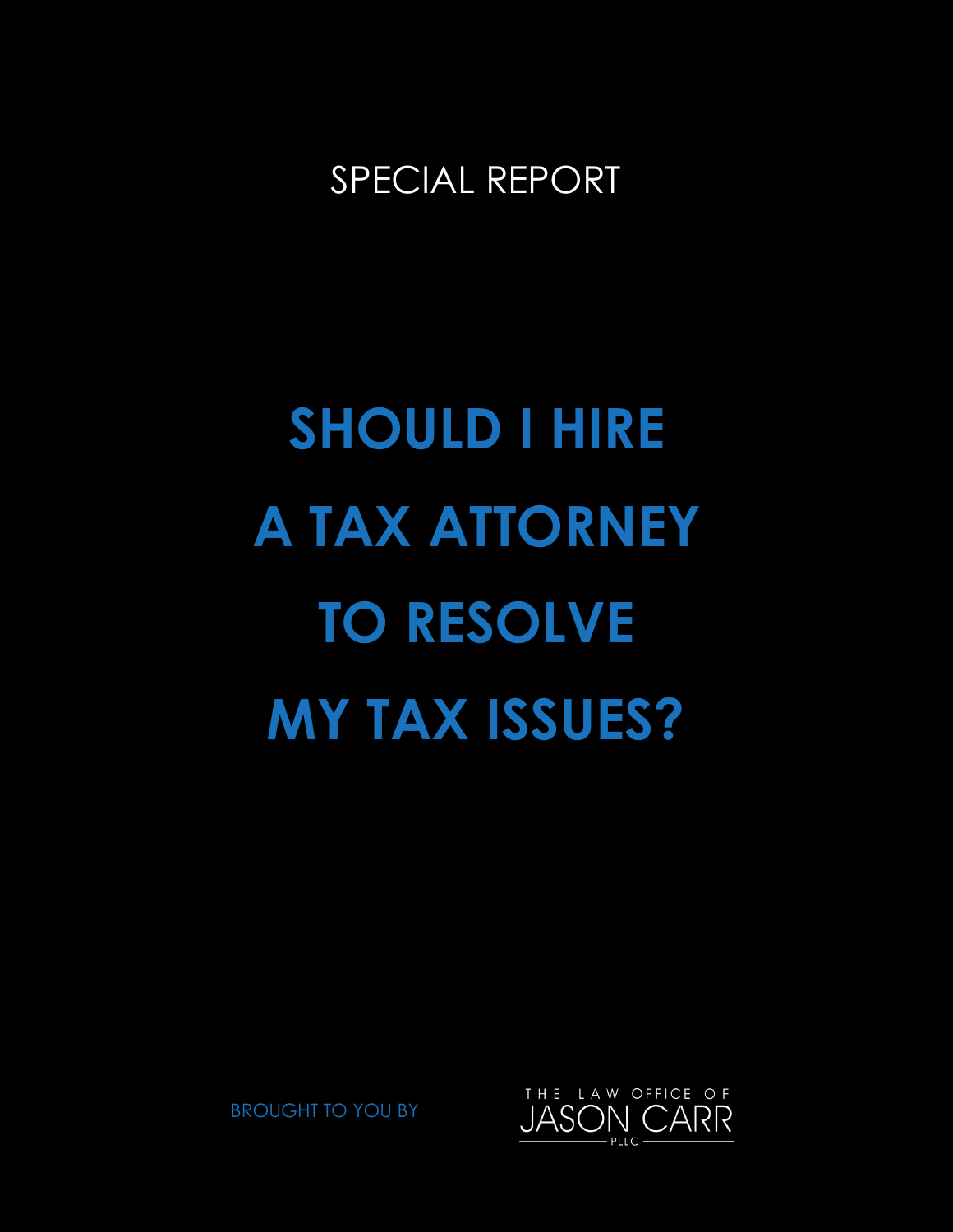# **Should I Hire a Tax Attorney**

## **To Resolve My Tax Issues?**

*Jason Carr, J.D., LL.M.*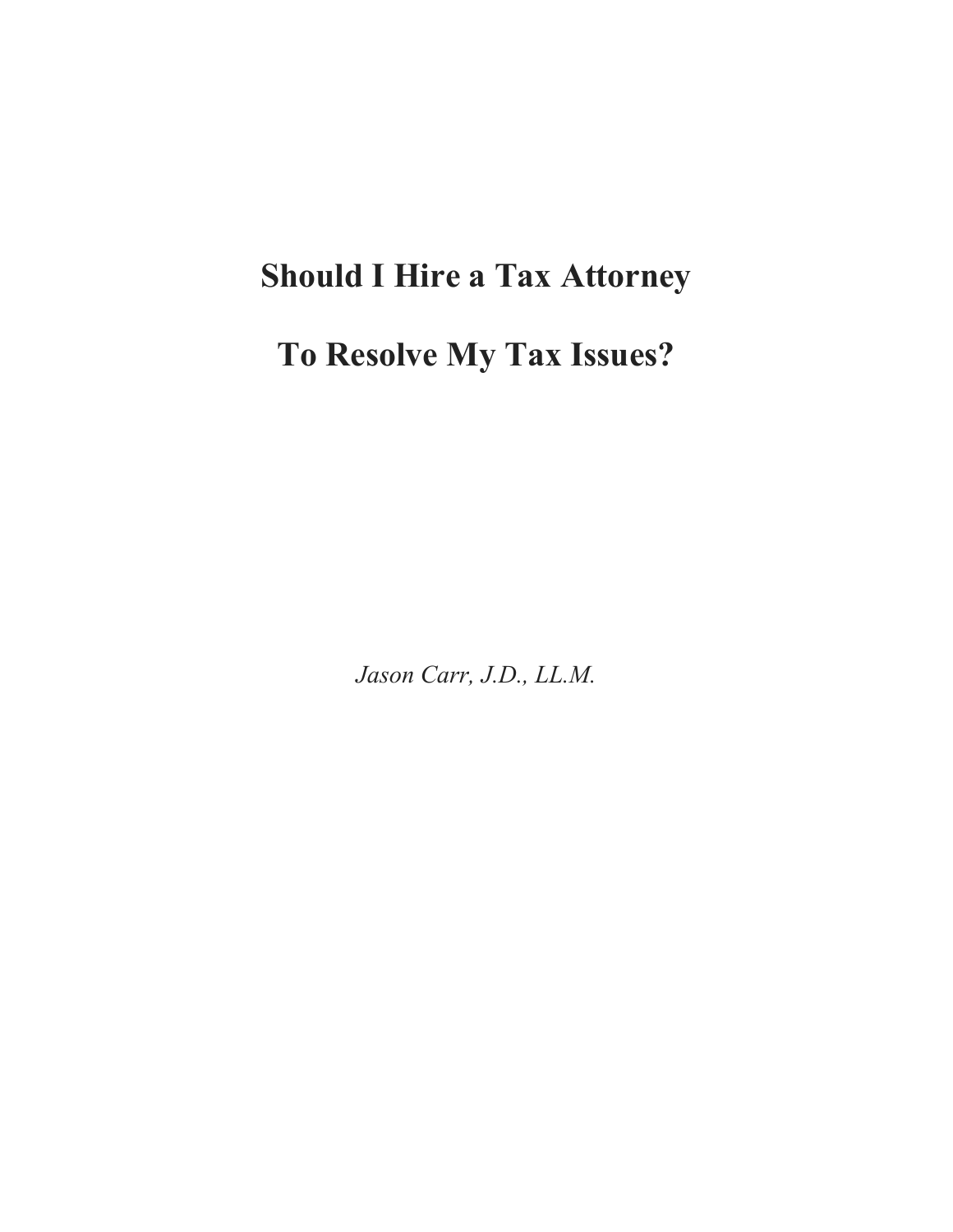## DISCLAIMER:

This publication is intended to be informational only. No legal advice is being given, and no attorney-client relationship is intended to be created by reading this material. If you are facing legal issues, whether criminal or civil, seek professional legal counsel to get your questions answered.

#### **The Law Office of Jason Carr**

2626 Cole Avenue, Suite 300 Dallas, TX 75204 214.800.2366 www.CarrTaxLaw.com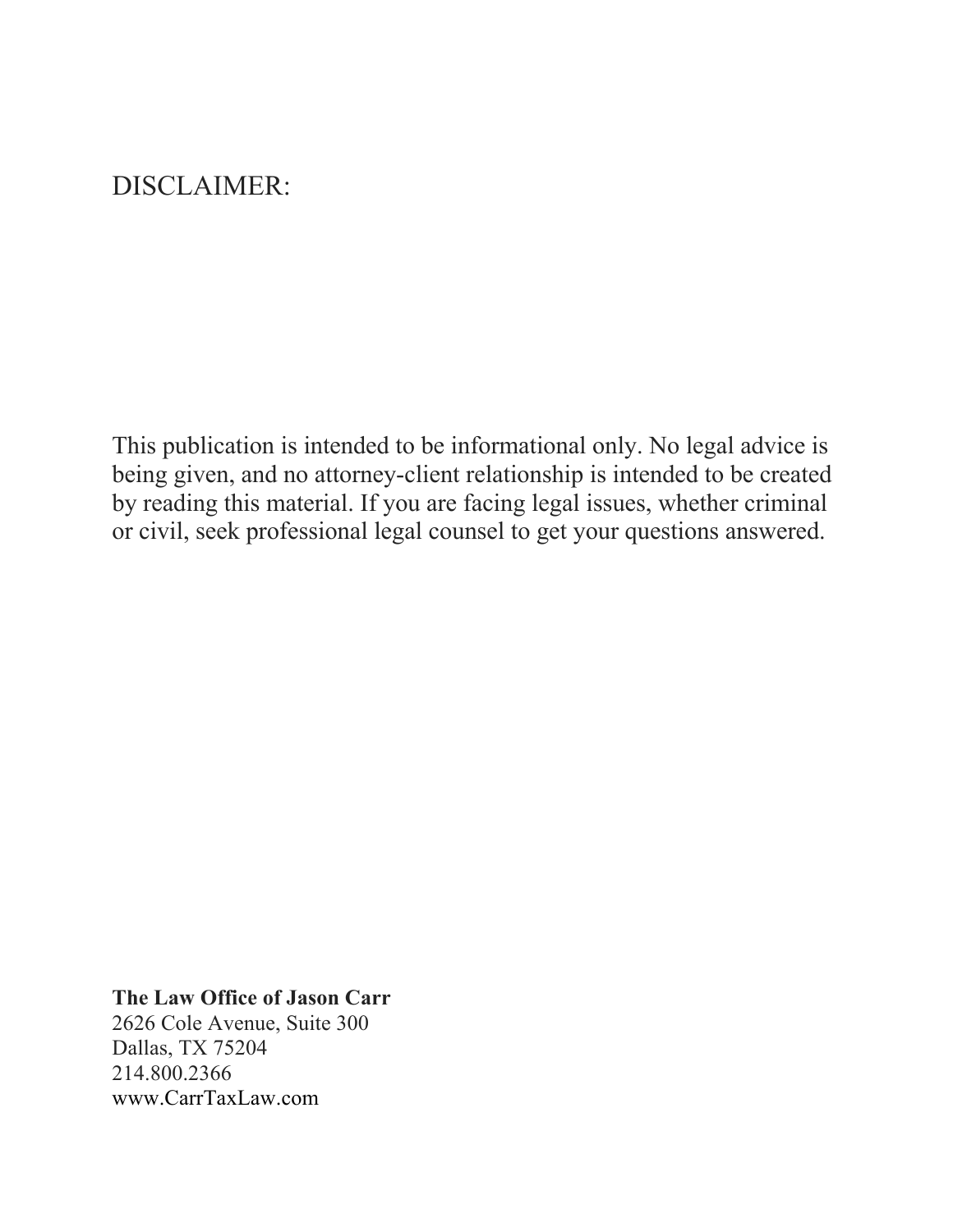Sometimes taxpayer's with IRS tax problems decide to face the IRS on their own. Sometimes they hire a professional like a CPA, Attorney or EA - but not someone who specializes in tax resolution. The best thing to do when faced with an IRS Problem is to hire an expert in tax resolution so you can get the best result possible.

Even if you owe \$10,000 or less, have all your income tax returns filed, and are able to pay the amount due over 72-months with a guaranteed a monthly Installment Agreement (payment plan), it may be a good idea to pay a small fee to have a professional set it up for you.

## **Here are the top 4 reasons why hiring a Tax Attorney is the smart thing to do if you OWE money to the IRS**

- 1. Contrary to popular belief, you DO have rights as a taxpayer you probably don't even know exist. One of those rights is the right to representation. If an IRS revenue officer or revenue agent calls or "visits" you, did you know you are under no obligation to answer any of their (very intrusive and condescending) questions? You politely respond by asking for their contact information and telling them you are in the process of hiring a professional to represent you and that this person will contact them directly. A tax attorney that deals with IRS problems for a living knows the "ins" and "outs" and how to deal with the IRS so that your rights are protected. A tax lawyer also knows how to get you the lowest possible settlement. Generally, our clients never meet or speak with the IRS once we're on the scene!
- 2. If you owe \$10,000+ to the IRS, the IRS has several new flexible programs available to taxpayers such as Offer in Compromise, Partial Pay Installment Agreements, Payment Plans, Penalty Reduction, and Currently Not Collectible Status (to name a few). Each option carries its own unique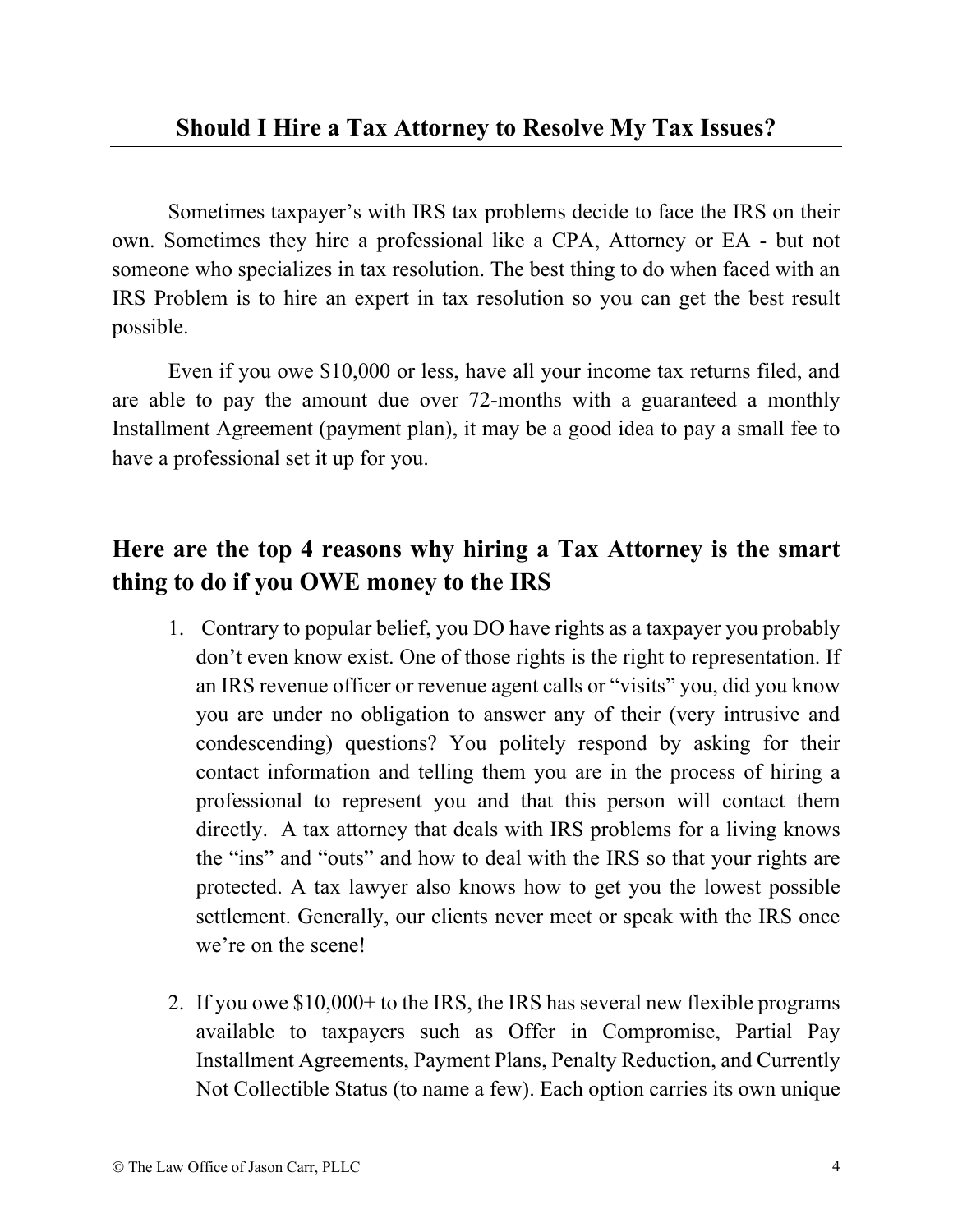process, procedures and qualification requirements. Having an experienced tax attorney in your corner ensures you are taking advantage of the best options available to you.

- 3. Having unfiled returns (on average our clients have more than 3-years of unfiled returns) also qualifies you for professional help. Not filing legally required tax returns when due is considered a federal misdemeanor which carries with it a \$10,000 fine and potential jail time. Generally, the IRS won't throw a person in jail unless the taxpayer is deemed to owe a lot of money and is uncooperative about getting the returns filed. Hiring a professional to represent you is the smartest move you can make here!
- 4. If you are being audited or about to be The IRS will ask you about 50 very intrusive questions in the initial interview with them. How you answer these questions will dictate the fate of your case. Having a tax attorney conduct these meetings, WITHOUT your involvement is the best course of action I can recommend. Half of the referrals to the IRS's criminal investigation division (CID) come from that "nice" guy or gal you're sitting across the table from at the audit.

One last thing….ask yourself this question: Would you go to court without a lawyer? If you answered "yes" hopefully you know the law inside and out concerning your case. But if representing yourself doesn't seem like a good idea. (hint: it's NOT) it's best to hire somebody who is well versed in the subject matter.

It's the same thing when dealing with the IRS. Having someone who knows how to negotiate and deal with the IRS may be the best money you've ever spent!